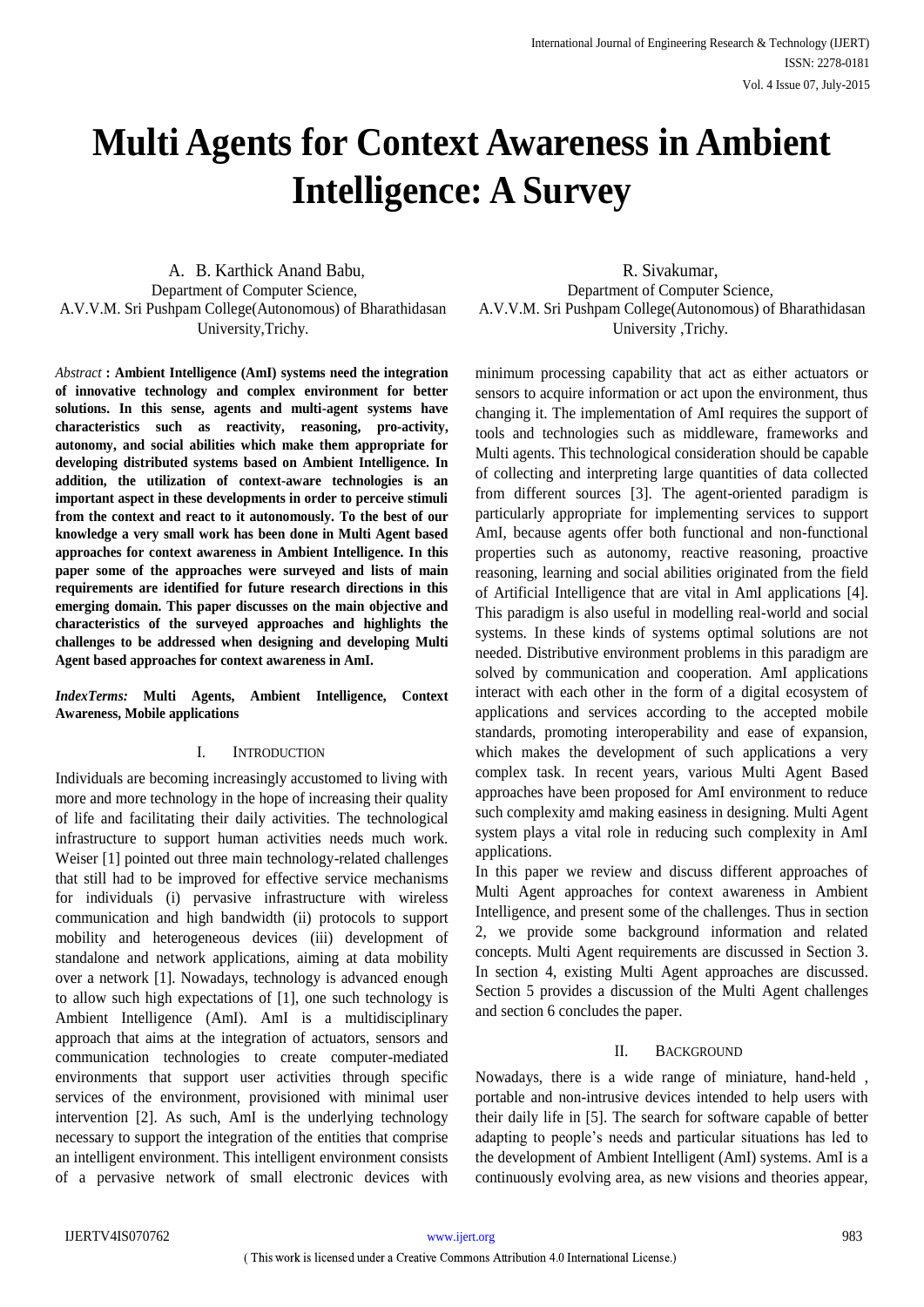towards more aware and user-centred systems. A large variety of disciplines can be considered under the umbrella of AmI : computer vision, data and information communication, distributed intelligence, ethics and law, information fusion , robotics, software and hardware design, social sciences, speech recognition [6]. AmI tries to adapt these technologies to people's needs by using Agents to incorporate omnipresent computing elements that communicate ubiquitously among themselves. M. Wooldridge in [7] defines an agent as a computational system situated in an environment and capable of acting autonomously in this environment to achieve its design goals. Expanding this definition, an agent is anything with the ability to perceive its environment through sensors, and to respond in the same environment through actuators. Further each agent may learn from the past experience and perceive its own actions in [8]. A multi-agent system is comprised of many interacting agents. Complex problems can be solved using Multi agent Systems, which are not possible for an individual agent. Thus a multi-agent system can be defined as any system composed of multiple autonomous agents capable of solving a comprehensive problem, where there is no global control system, the computing is asynchronous the and data is decentralized [7].

Clearly, these definitions are closely related to Ambient Intelligence. Tapia et al. [9], argues in favour of implementing multi-agent system (MAS) to build AmI-based systems, due to the autonomy, reasoning, reactivity, pro-activity and social abilities of agents. K. Sycara et al [10], suggests that there are several agent frameworks and platforms that provide a wide range of tools for developing distributed multi-agent systems. In [11], agents act as an essential component in the analysis of data from distributed sensors, gives those sensors the ability to work together, analyze difficult situations and obtaining effective communication with humans. Multi-agent systems have been successfully applied to several Ambient Intelligence scenarios, such as education<sup>[12]</sup>, culture and entertainment<sup>[13]</sup>, medicine [14], commerce [15], industry[16] and robotics [17]. Furthermore, J.M. Corchado et al.,[18] and B. Baruque et al.,[19] suggests that agents can use for reasoning mechanisms and methods in order to learn from past experiences and to adapt their behavior according to the context.

## III. MULTI AGENT REQUIREMENTS

Multi Agent System (MAS) is a combination of various individual intelligent agents that work towards a common objective. These systems can be used to solve problems that are difficult or impossible for a monolithic or a single agent system to resolve. The usage of Multi Agent technology is becoming very popular in AmI applications because they can be seen as involving entities as autonomous agents that extract, process, change and share the available context information in [20]. MAS is necessary to support several functionalities in the AmI

applications. These functionalities in different services might need to include both functional and non functional requirements in [21]. Lorena Rodriguez [22] identified the following major characteristics of multi agent systems:

- 1. *Adaptability*: this describes an agent's ability to modify its behaviour over time. In fact, the term "agent" is often taken to implicitly mean "intelligent agents", which combines traditional artificial intelligence techniques. It supports to perform task autonomously. It also supports the artificial intelligence sub-features such as sub-submission and learning.
- 2. *Collaboration*: collaboration among agents underpins the success of an operation or action in a timely manner. Collaboration with other agents can be achieved by sending and receiving messages. Agent communication language(ACL) supports collaboration among agents. High degree of collaboration leads to an effective distributive problem solving mechanisms among agents. Resource sharing in a distributive environment is type of collaboration among agents. In resource sharing collaboration, it is possible for agents to collaborate without actual communication.
- 3. *Disposition*: this refers to the agents' "attitude" towards other agents, and its willingness to cooperate with them. Agent might be of benevolent, self-interested or malevolent. Agents are said to benevolent, when it takes up a task based on request. Agent that harm or destroy other agents are termed as malevolent.
- 4. *Mobility*: this refers to the agents' capability of changing their execution between machines on a network. The manner of moving can be logical or physical. Logical Mobility refers to an agent running in a single machine that can be accessed globally using internet. When an agent travels between machines on a network, it is referred to as physical mobility.
- 5. *Pro-activeness*: this refers to how the agent reasons about the environment, reacts to its environment, and how it supports the user to pursue the goals. The agent can directly react to stimuli in its environment by mapping an input from its sensors directly to an action, or goal-oriented approach to achieve its goals or it can take a purely planning. Goal-oriented approach relies upon utilizing planning techniques.
- 6. *Veracity*: this refers to the agents' ability to deceive other agents via their messages or behaviour. An agent can thus be truthful in failing to intentionally deceive other players. Moreover, an agent that is untruthful may try to deceive other agents, either by providing false information or by acting in a misleading way.

In general, researchers propose Multi Agent based approaches best suited for their applications and environment. Based on the list of requirements, it is clear that the adhering to the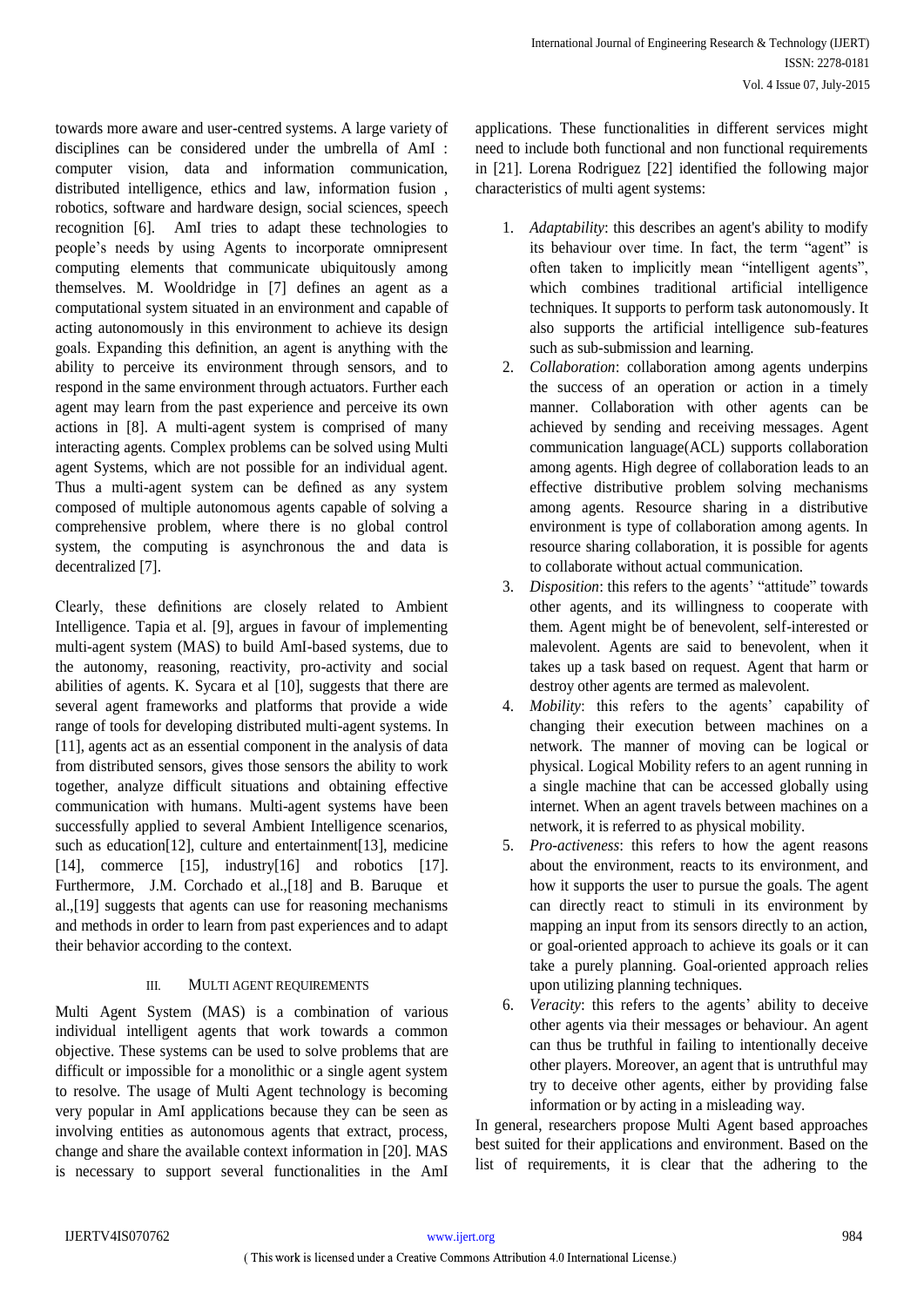fundamental requirements is vital for any Multi Agent based Ambient Intelligence applications. Many applications may provide some of these requirements, but most of them do not support all the requirements of Multi Agent system.

## IV. MULTIAGENT APPROACHES FOR CONTEXT AWARENESS

There is evidence in the literature that context-aware systems are a very active area of research in Ambient Intelligence in which multi-agent systems play a vital role [23]. Within this section, we focussed our survey attention on some multi-agent approaches that have been used in AmI. Each Multi Agent approach should have their own features, unique design, application domain and environment. Most of the approaches share some common characteristics as defined in Section 3. The following is a brief overview of the approaches we selected and Table 1 provides the gist of the approaches discussed.

## *A. AmbieAgents*

The AmbieAgents infrastructure [24] is proposed as a scalable solution for mobile, context-aware information services. The Context Agent in this infrastructure manages the context information by considering privacy issues. They receive anonymized context information and execute queries in order to receive information that are relevant in the given context. Recommender Agent in this infrastructure uses ontologies and more advanced reasoning in order to perform more specific queries. The roles of agents are defined and their structure is fixed.

## *B. AmbieSense*

The AmbieSense system has a multi-agent architecture for context-aware information services for mobile users that consists of wireless context tags, content provision platforms and mobile users in [25]. The goal of the AmbieSense project is to develop a platform that satisfies the information needs of travellers and mobile users by providing ambient and personalized information in a context-aware manner. AmbieSense system constitutes four agents. The first one, *Content Agent,* provides low level content. The next one, *Context Agent,* is responsible for interaction among the environment. The third one, *Recommender Agent,* uses reasoning mechanisms to deliver most appropriate content to the user. The last one, *Integration Agent,* acts as a wrapper agent that deals with interaction capabilities among ambient and non-ambient environment.

## *C. Agent Factory Micro Edition(AFME)*

Agents with reduced memory and performance footprint for AmI have been developed in the Agent Factory Micro Edition project [26]. AFME is based on Agent Factory software agent. Agent Factory software agent is a type of pre existing fabrication framework in Foundation for Intelligent Physical Agents (FIPA). The authors succeeded in implementing a reliable communication. However, the communication between

agents running in different devices is not possible. AFME infrastructure uses reasonably simple agents, however there is no higher level view that includes more complex global behaviour and there is no context-awareness.

## *D. CAMPUS*

The CAMPUS framework [27] considers issues such as context, types of contexts and control mechanism. It uses separate layers for different parts of an AmI system. The layer *context provisioning* is closer to the hardware, it provides information on device location and resources. It also handles service discovery for services available at the current location. The next layer *communication and coordination* manages directory services, ACL messaging, semantic mediation, loading and unloading of agents, by using the Campus ontology. Another layer *ambient services* forms the upper layer to offer other services. The architecture is distributed. This system is having few centralized components, like the directory service and the ontology.

## *E. CARISMA*

**CARISMA** [28] refers to Context-Aware Reflective middleware System for Mobile Applications. It is focused on mobile systems where they are extremely dynamic. Adaptation (also called reflection) is the main focus of CARISMA. Context is stored as application profiles (XML based), which allows each application to maintain meta-data under two categories: passive and active. The passive category defines actions that middleware would take when specific events occur using rules, such as shutting down if battery is low. However, conflicts could arise when two profiles defines rules that conflict each other. The active category allows relationships to be maintained between services used by the application, the policies, and context configurations. This information tells how to behave under different environmental and user conditions. A conflict resolution mechanism is also introduced in CARISMA based on macroeconomic techniques. An auction protocol is used to handle the resolution as they support greater degrees of heterogeneity over other alternatives. In simple terms, rules are used in auctions with different constraints imposed on the bidding by different agents (also called applications). Final decisions are made in order to maximise the social welfare among the agents.

# *F. CARMEN*

CARMEN [29] is a middleware for resource management in context-aware systems. This system supports the context based automatic reconfiguration of Internet access in wireless environment. It has the ability to manage the resources even in unexpected disconnection. CARMEN uses proxies as mobile agents. This proxy is used by the user to access the resources in wireless environment. Responsibility of proxy includes the migration support across divergent environment with resource management.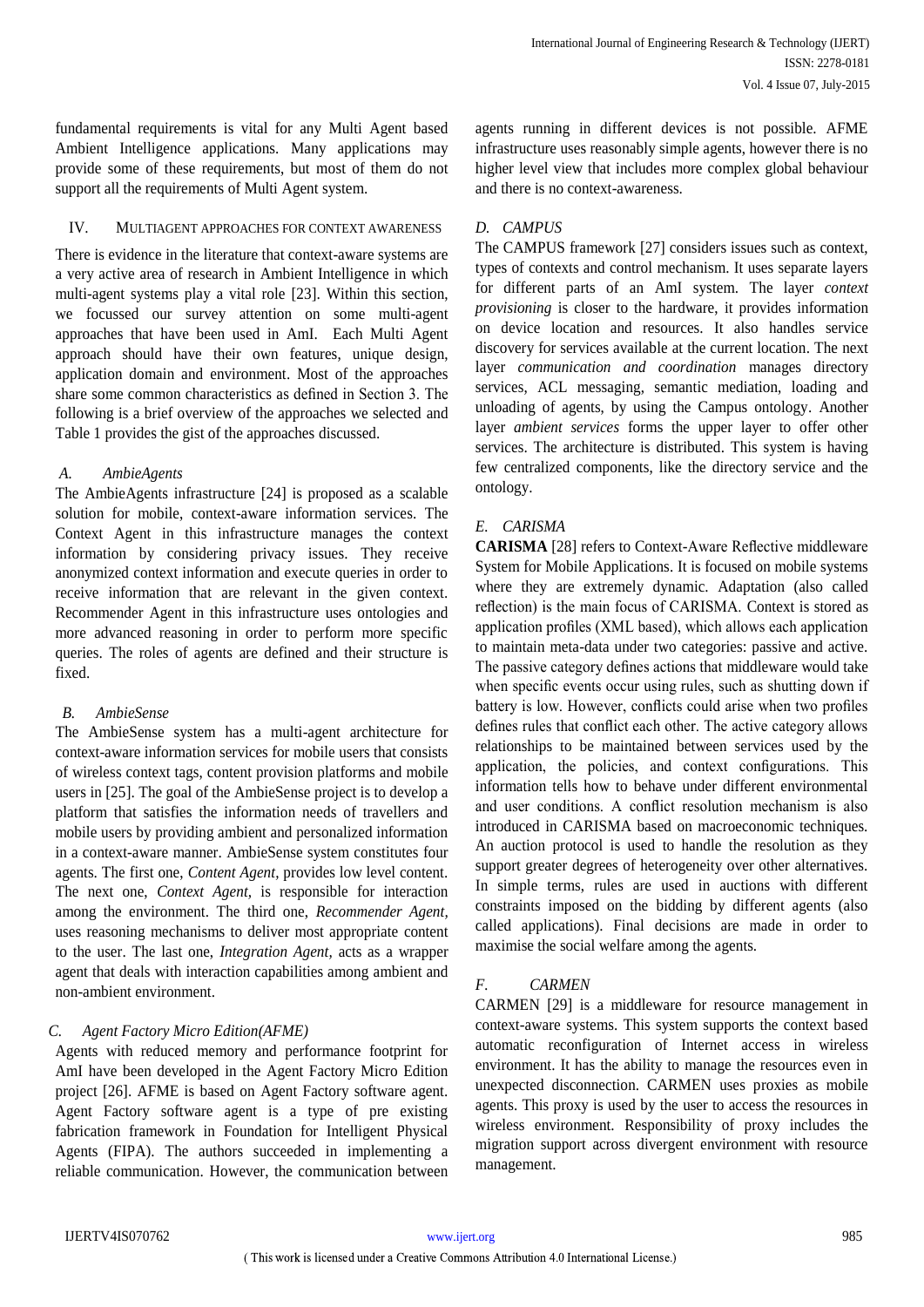## *G. CoBrA*

**CoBrA** (Context Broker Architecture) is a broker centric agent architecture that provides knowledge sharing and context reasoning for smart spaces in [30]. It is specially focused on smart meeting places. CoBrA addresses two major issues: supporting resource-limited mobile computing devices and addressing concerns over user privacy. Context information is modelled using OWL ontologies.

Context broker is a server agent and it is the main element of CoBrA. A context broker comprises the following four functional components: context knowledge base (provides persistent storage for context information), context reasoning engine (performs reasoning over context information stored in storage), context acquisition module (retrieve context from context sources), and policy management module (manages policies, such as who has access to what data). Even though the architecture is centralised, several brokers can work together through a broker federation. Context knowledge is represented in Resource Description Framework (RDF) triples using Jena.

## *H. Cyberguide*

Cyberguide [31] is one of the first systems to provide contextaware tour guide for mobile users. This system incorporates users' current location and history of past locations to provide the kind of services that are expected from a real tour guide. It presents a model and a multi-agent architecture called *SKELETONAGENT* based on deliberate approach to solve problems in web domains for web tourism through the integration of information gathering and planning techniques. *SKELETONAGENT* includes agents such as *UserAgent*, *WebAgent, PlannerAgent, ManagerAgent, CoachAgent and ExecutionAgent.* MAPWEB-ETOURISM, an e-toursim application has been developed to solve travellers problem.

## *I. iShopFloor*

The iShopFloor [32] proposed reference architecture for implementation of distributed intelligence. The proposed reference architecture is intended for implementing Internetenabled distributed manufacturing control systems in different kinds of shop floor situations, with particular attention toward lower volume, complex products/parts manufacturing. Such systems work in a dynamic world and keep pace with the changes in real time. The approach provides the framework for components of a complex control system to work together as a whole rather than as a disjoint set. *iShopFloor* system consists of three basic agents namely (i) *resource agent* to keep track of resources in the environment (ii) *product/part agent* to represent the details of the resources in the environment (iii) *service agent* to provide services to the requester and also to act as an communication agent between resource agent and service agent.

## *J. LAICA*

LAICA refers to *Laboratory of Ambient Intelligence for a Friendly City* [33] . It brings good arguments for relying on agents in the implementation of AmI. The main aim of this project is to define innovative models and technologies for Ambient Intelligence in an urban context. LAICA addresses particularly with regard to security issues enabling AmI even at an enterprise level. LAICA deploys middleware architecture which is not distributed and this middleware is not agent oriented. Various autonomous individual components act as multi agents in this architecture. The two important agents in LAICA architecture are *sensor agent* and *effector agent*. *Sensor Agent* manages sensor devices in the environment and *Effector agent* hold the responsibility for actions in the environment. These agents are simple in nature. In LAICA, authors specifies an interesting idea of self organization agents, which specifies individual agents are not mandatory to be "intelligent", but the environment by means of collaboration, organization and coordination makes the system "intelligent".

# *K.**LOQOMOTION*

LOQOMOTION [34] is a mobile agent-based architecture for distributed processing of continuous location-dependent queries that are issued by mobile users, which allows the retrieval of objects' locations and other interesting data. LOQOMOTION process queries on static and dynamically moving objects with respect to their location, whereas other approaches only focus on queries about static objects that are in the vicinity of a certain static or moving object, objects moving within a fixed region, etc.,. LOQOMOTION is based on a layered hierarchy of mobile agents that move autonomously over the network. The goal of LOQOMOTION is to track the moving objects effectively, correlating the obtained data and finally presenting user with most relevant updated answer to their queries.

## *L. SIM*

**SIM** (Sensor Information Management) [35] is focused on the smart home domain which addresses location tracking. SIM uses an agent based architecture according to the standard specifications provided in Foundation for Intelligent Physical Agents. SIM contains the following components in its architecture: *Agent Management System* to control the agents, *Directory facilitator* to maintain directory for agents and to hold services and descriptions of respective agents & *Agent Communication channel* to transfer messages in the environment. Its emphasis is on collecting sensor data from multiple sources and aggregating them together to analyse and derive more accurate information. SIM collects two types of information: node level and attribute level. In node level, node ID, location, and priority are collected. Attributes and their measurements are stored in attribute information base. A location tracking algorithm has been introduced using a mobile positioning device. A position manager handles tracking. SIM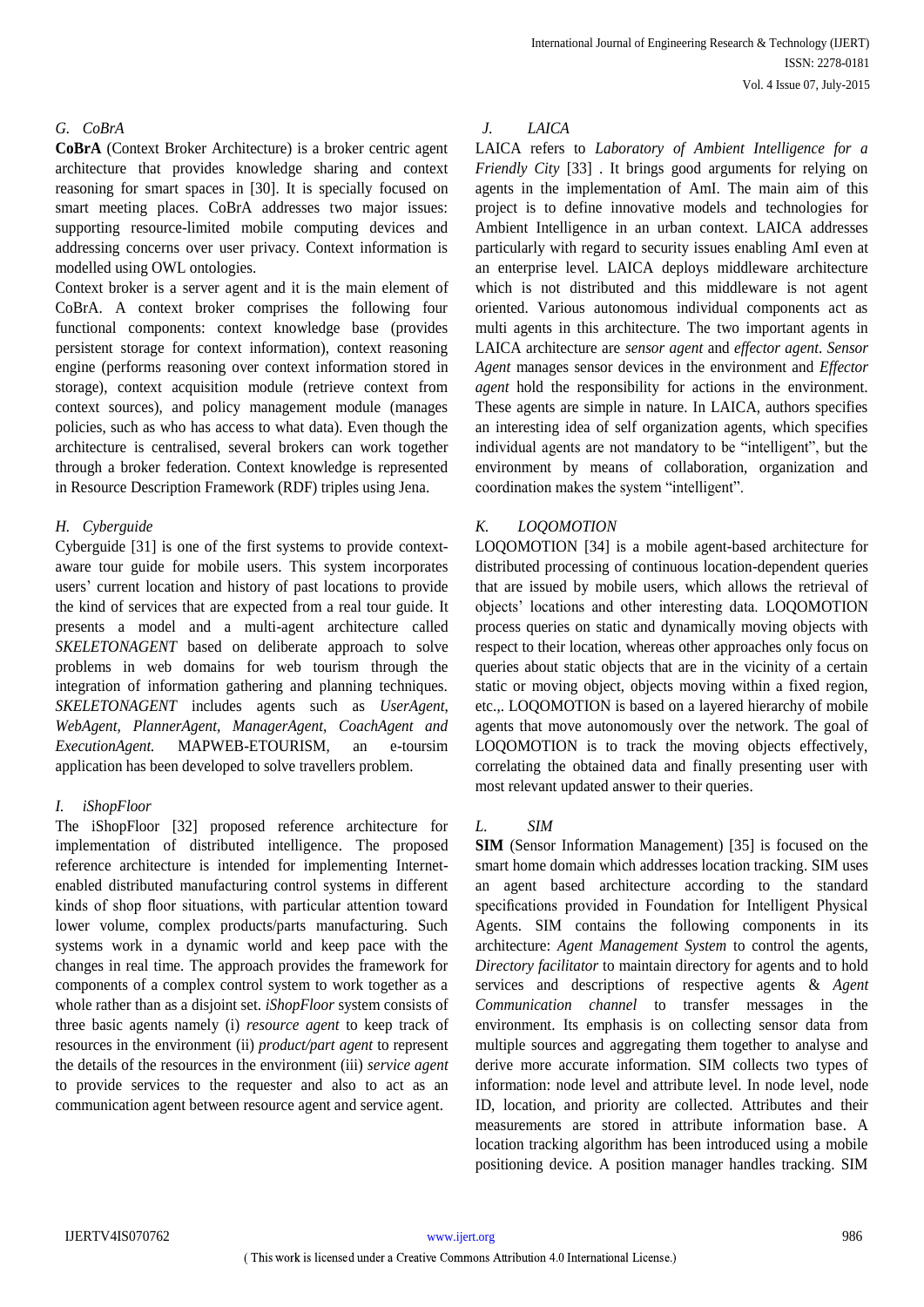has the capability to resolve conflicts in sensor information based on sensor priority. Conflict resolution is handled by a context manager with the help of aggregation, classification, and decision components. Even though SIM is not focused on hardware level context management, the approach is closer to low-level instead of high-level compared to other projects. This mechanism has proven to be extremely powerful and successful for managing and avoiding information conflict.

## *M. SpatialAgents platform*

The SpatialAgents platform [36] employs mobile agents to offer functionality on the user's devices. Whenever a device used by a user which is also called an agent host, enters a location that receives certain services based on the location. Location Information Server (LIS) sends a mobile agent to execute on the device and offers the relevant requested services to the user. Agent mobility is monitored and frequently updated in the server. The architecture is scalable, but there is no orientation towards more advanced knowledge representation or contextawareness. The capabilities offered by mobile agents to the user make this system interesting.

## *N.**X.MAS*

uthors A. Addis et al., [37] proposes X.MAS as a generic multi agent architecture that is focused on information retrieval tasks that are aimed to retrieve data, filter data and restructuring data to provide information according to user's interests. It consists of the following categories of software agents: *Information agent*, customized to fetch and process information while accessing information sources; *Filter agents* to transform information according to user preferences; *Task agent* to offer ability to help users to perform tasks typically in cooperation with other agents; *Interface agent*, in charge of users interaction and *Middle agent*, acts as communication establishing agents among service requesters and service providers. The authors also present WIKI.MAS that classifies Wikipedia contents according to a predefined set of classes belonging to the WordNet domains.

### *O. Ao Dai*

The Ao Dai refers to *Agent-Oriented Design for Ambient Intelligence* [38] studies in more detail the connection between agent hierarchy and context-awareness. The challenge in developing a MAS topology that remains decentralized and scalable is how to make the connections between agents related to their context. Another challenge is how to make the system context-aware to the dynamically changing context. The solution is based on two aspects: the use of the agent oriented programming language called *"ambient-calculus-inspired programming language"* CLAIM [39] and the definition of context-related relations and types of agents.

The idea of the Ao Dai architecture is to map the hierarchy of agents to a hierarchy of contexts, considering physical and

computational contexts, as well as user's preferences. Ao Dai uses a hierarchical topology, where agents are placed in one or more trees of agents. Agents that are placed in hierarchies can be processed easily, CLAIM offers this easiness and it is very easy to move whole sub-hierarchies of agents in a topology. But Ao Dai constitutes agents such as *Place Agent* and *Service agent*. Here the context defined are inherently hierarchical. Social context and users' activity are not considered by Ao Dai.

## *P. EasyMeeting*

EasyMeeting [30] is an agent-based system for the management of a "smart" meeting room. It is centralized, and it manages all devices in the room by means of reasoning on appropriate action. System design is based on the Context Broker Architecture (CoBrA) and uses the SOUPA ontology.

## *Q.**MyCampus*

MyCampus [12] is a mobile service based on semantic web and context awareness. MyCampus is comprised of *User Agent*,*Task Specific Agent* and *Info Agent*. In this system, authors specify an e-Wallet that stores information about the users. The components of e-wallet include platform manager and user interaction manager. This components offer authentication and directory services in a semi-centralized way. The e-Wallet learns the user's preferences and provides context-aware services to the users. Resources in e-Wallet are accessed and provided through web services. The services associated to agents are either public or semi-public (e.g. printers). Knowledge in e-wallet is represented using OWL. e-Wallet also manages issues related to privacy and security.

## *R. ASK-IT*

The ASK-IT project [40] uses agents for the assistance of elderly and impaired persons. It uses the FIPA PTA (Personal Travel Assistance) architecture. ASK-IT contains many types of agents such as PErsonal wearable intelligent Device Agent (PEDA), Middle agent, Elderly and Disabled assistant agents (EDA), AmI service agent (AESA) and Personal Wearable communication Device Agents (PWDA). Each autonomous agent is specialized in environment configuration, information retrieval, service provision, user monitoring, etc. The structure and functions of ASK-IT agents are rigid. The feature of the system includes adaptation or flexibility to the environment.

## *S.**DALICA*

DALICA [41] is a multi-agent system that uses location data for the dissemination of information about cultural assets. The DALICA features a most interesting architecture, it is a combination of continuous Galileo positioning along with ontology and user profile. This system is capable of monitoring visitors and also monitors the transportation of said assets. DALICA is a part of European Cuspis project. The Cuspis MAS application consists of the application environment and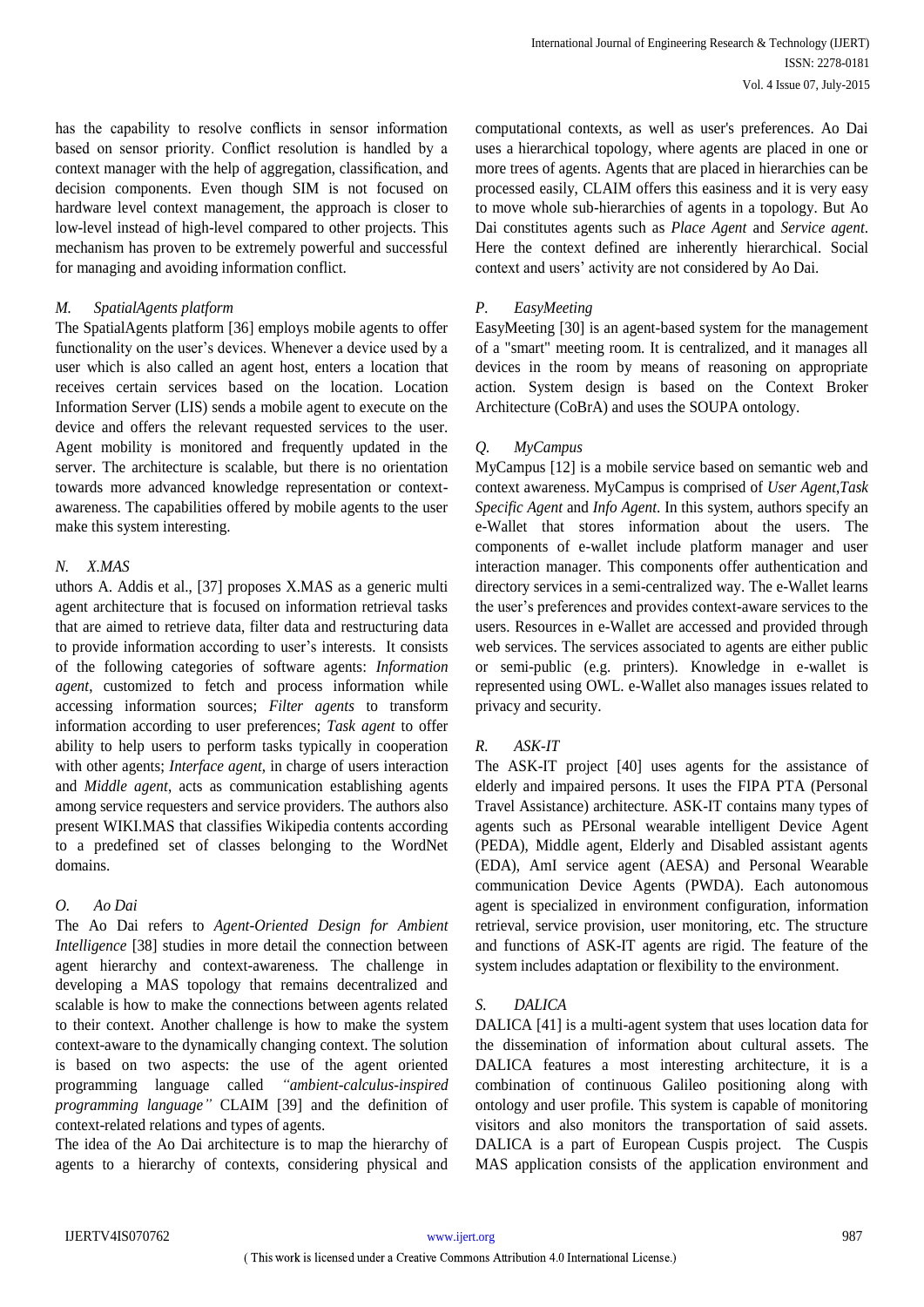agents namely *generator agent*, *user profile agent* and *output agent.* The *generator agent* generates user profile when a user initiates a visit in the application. The *user profile agent* infers users' interests and monitors their behaviour. Finally, the *output agent* manages communication between user devices and infrastructures.

## *T. Fusion@*

Fusion@ [42][43] relies on a decentralized architecture in which agents search for services to the users (SOA-based). Modular multi-agent architecture is implemented in Fusion@. In this architecture, applications and services are controlled by deliberative BDI(Belief, Desire,Intention) agents. Following are the different kinds of agents in Fusion@: *CommApp Agent, CommSer Agent, Admin Agent, Supervisor Agent, Directory Agent, Security Agent, and Interface Agent.* Each agent has specific roles, capabilities and characteristics. *CommApp* agent is responsible for communications between platforms and applications. *CommSer* agent is responsible for communication between services and platforms. List of services is managed by *Directory agent*. Supervisor Agent monitors the functionalities of other agents in the system. Security issues are taken care by the *Security Agent*. A special kind of low footprint agent called *Interface agents* resides on the users' mobile devices to avail services in the environment.

## V. DISCUSSION

AmI has evolved due to the increasing possibilities offered by recent technological advancements. Context-aware system (CAS) is one of the domains of AmI systems. CAS is equipped with devices that recognize context and act accordingly to support the individuals. The main advantage of agent-based systems is the integrated features such as autonomous, reactive and proactive behaviour offered by agent paradigm and agentoriented development tools. Another important advantage is the intelligence of the system. It means that the system and the entities composing it can learn and reason by themselves, without the need to program it for every specific task.In this survey we looked at several application areas of ambient intelligence, including the smart home, assisted living, industry, tourism and healthcare. In these, we looked broadly at features, role of agent, platform and challenges. The main objective is to know the different requirements covered by Multi Agent based approaches. At the end we found that none of them covers all requirements.

Our survey identifies that there is a natural association between AmI and MAS as identified by Tapia et al. [42] There is lot of challenges and complexity in designing AmI systems which can be effectively addressed by using Multi Agent systems. As we studied the different Multi Agent approaches for Ambient Intelligence, we find that

Table 1. Gist of various Multi Agent based approaches and their features.<br>  $V_{\text{C}}$  Collaboration M, mobility **P** are activeness V, verseity and l

| Table 1. Olst of various ividiti rigent based approaches and their reatures.<br>(A- adaptability, C-collaboration, M- mobility,<br>P- pro-activeness, V- veracity and D- disposition) |                                             |                                       |                                                                                                                                  |                                                      |                                |                           |                                    |  |  |  |  |
|---------------------------------------------------------------------------------------------------------------------------------------------------------------------------------------|---------------------------------------------|---------------------------------------|----------------------------------------------------------------------------------------------------------------------------------|------------------------------------------------------|--------------------------------|---------------------------|------------------------------------|--|--|--|--|
| S.No                                                                                                                                                                                  | <b>Approaches</b>                           | <b>Platform</b><br><b>Environment</b> | <b>Feature</b>                                                                                                                   | <b>Application Domain</b>                            | <b>Requirements</b><br>Covered | Agent<br><b>Structure</b> | <b>Context</b><br><b>Awareness</b> |  |  |  |  |
| 1.                                                                                                                                                                                    | AmbieAgents<br>(2005)                       | Mobile                                | Scalable                                                                                                                         | Context<br>based<br>information delivery             | M.C.D                          | Fixed                     | Yes                                |  |  |  |  |
| 2.                                                                                                                                                                                    | AmbieSense<br>(2004)                        | Mobile                                | Augmenting digital information<br>to physical objects                                                                            | <b>Travellers</b><br>information                     | M, C, D                        | Fixed                     | Yes                                |  |  |  |  |
| 3.                                                                                                                                                                                    | Factory<br>Agent<br>micro Edition<br>(2006) | Mobile                                | <b>Reduced Memory</b>                                                                                                            | Solution for memory<br>footprint issues in<br>Mobile | M                              | Fixed                     | N <sub>0</sub>                     |  |  |  |  |
| 4.                                                                                                                                                                                    | <b>CAMPUS</b><br>(2013)                     | <b>Portable Devices</b>               | Configurable framework                                                                                                           | Home Appliances                                      | C.M.V                          | Fixed<br>and<br>Mobile    | Yes                                |  |  |  |  |
| 5.                                                                                                                                                                                    | <b>CARISMA</b><br>(2003)                    | Mobile                                | Dynamic,<br>Adaptive                                                                                                             | Room<br>Smart<br>Conference<br>Application           | A, C, M                        | Distributed               | Yes                                |  |  |  |  |
| 6.                                                                                                                                                                                    | <b>CARMEN</b><br>(2003)                     | Mobile                                | Automatic Reconfiguration                                                                                                        | Resource<br>Management                               | A, C, M                        | Distributed               | Yes                                |  |  |  |  |
| 7.                                                                                                                                                                                    | CoBrA<br>(2004)                             | Mobile                                | Supports resource limited mobile<br>devices                                                                                      | <b>Smart Spaces</b>                                  | M                              | Centralized               | Yes                                |  |  |  |  |
| 8.                                                                                                                                                                                    | Cyberguide<br>(2005)                        | Web                                   | First System to provide tour guide                                                                                               | TourGuide<br>$e-$<br>tourism                         | D.C                            | Distributed               | Yes                                |  |  |  |  |
| 9.                                                                                                                                                                                    | iShopFloor<br>(2005)                        | Web                                   | a dynamic and keep pace with the<br>changes in real time                                                                         | Manufacturing<br>Process<br>and<br>scheduling        | A, C                           | Distributed               | N <sub>o</sub>                     |  |  |  |  |
| 10.                                                                                                                                                                                   | <b>LAICA</b><br>(2005)                      | Web                                   | service-oriented<br>and<br>multi-<br>platform, and offers support for<br>wide-spread applications in<br>enterprise environments. | Traffic flow control                                 | V,C                            | <b>Not</b><br>Distributed | Yes                                |  |  |  |  |
| 11.                                                                                                                                                                                   | <b>LOOOMOTION</b><br>(2010)                 | Mobile                                | Dynamic in handling queries                                                                                                      | Object tracking                                      | M.P                            | Distributed               | N <sub>o</sub>                     |  |  |  |  |
| 12.                                                                                                                                                                                   | <b>SIM</b><br>(2007)                        | <b>Sensor Based</b>                   | powerful<br>successful<br>for<br>and<br>avoiding<br>managing<br>and                                                              | Location<br>Tracking<br>system                       | C.M                            | Distributed               | Yes                                |  |  |  |  |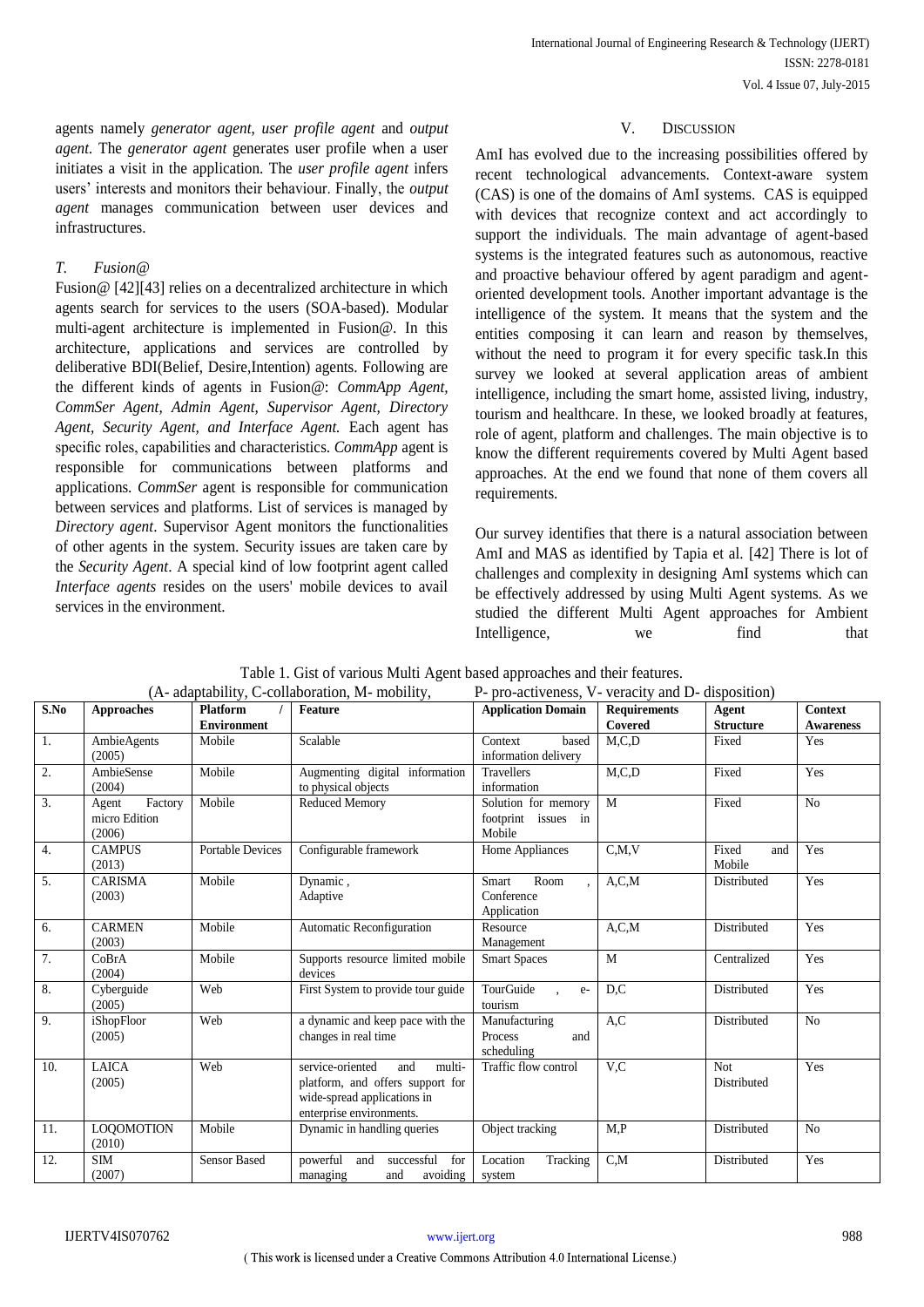|     |               |                | information conflict         |                         |            |             |         |
|-----|---------------|----------------|------------------------------|-------------------------|------------|-------------|---------|
| 13. | SpatialAgents | Mobile         | Scalable                     | Location<br>based       | A, M, P    | Centralized | No      |
|     | (2004)        |                |                              | Service                 |            |             |         |
| 14. | X.MAS         | Web            | Dynamic                      | Information Retrieval   | V          | Distributed | Yes     |
|     | (2008)        |                |                              | Tasks                   |            |             |         |
| 15. | Ao Dai        | Mobile         | Scalable, Decentralized      | <b>Spatial Services</b> | C.M.V      | Distributed | Yes     |
|     | (2011)        |                |                              |                         |            |             |         |
| 16. | EasyMeeting   | Hand held and  | Ontology representation      | Smart meeting room      | A.C        | Centralized | Yes     |
|     | (2004)        | static devices |                              |                         |            |             |         |
| 17. | MyCampus      | Web and Mobile | Learns the user's preference | e-Wallet                | D.M        | Semi-       | Yes     |
|     | (2005)        |                |                              |                         |            | Centralized |         |
| 18. | ASK-IT        | Mobile         | Adaptation and flexibility   | assistance of elderly   | A.M.C      | Rigid       | Partial |
|     | (2006)        |                |                              | and impaired persons    |            |             |         |
| 19. | <b>DALICA</b> | Handheld PDA's | Ontology<br>representation.  | cultural assets         | A, C, P, M | Centralized | Partial |
|     | (2008)        | and Web        | information dissemination    |                         |            |             |         |
| 20. | Fusion $@$    | Mobile         | Service-Oriented             | of<br>Convergence       | M.C.D      | Fixed       | Yes     |
|     | (2009, 2010)  |                |                              | devices                 |            |             |         |
|     |               |                |                              |                         |            |             |         |

a well structured AmI application should be adaptive, intelligent, responsive, sensitive, transparent and ubiquitous. Adaptive, sensitive, and responsive are the features that support contextaware computing in AmI environment. Ubiquitous computing needs transparency and ubiquity for effective functioning in AmI environment. The intelligence of any AmI application helps in understanding users need in dynamic environments. This intelligence will consequently provide humans with adaptive assistance. Following are the other observations made through this survey : (i) many implementations for Ambient Intelligence do not rely on agents. (ii) agent-based systems for Ambient Intelligence do not explicitly use context-awareness. [40] (iii) some systems do not use agents as a distributed computing paradigm (iv) Agents are used in several projects on contextawareness, but there is no direct work on *interoperability* of context sources and consumers.[4] (v) Henricksen K and Indulska J [44] proposes the usage of rule-based reasoning to take context-aware decisions with several types of associations. (vi) Perttunen M et al. [45], addresses the modeling of context information using tuples, logical, ontological and case-based representations. While ontologies make an excellent tool of representing known concepts, context is many times just a set of associations that changes continuously. Dynamism in association leads to maintenance of ontology harder.

Our research findings suggest that, three main phases are to be considered in MAS AmI environment, towards the actual level of user-centeredness: (i) Social Value to the users (ii) inference mechanisms (iii) context-aware distributed systems. In other words, an effective Multi Agent based AmI should aim at achieving an effective machine assisted environment Weiser[1]. From the implementation point of view, developing such software and hardware systems is a challenging task. It requires adequate tools and procedures to adapt themselves and communication technologies. Based on the study of different approaches we identified the following concepts for effective commissioning of Multiagents in AmI environment:

(i) Environment with Embedded devices

- a. technology is ubiquitous and as indistinguishable from the surroundings as possible
- b. MAS approach for AmI environment should accommodate the existing divergent devices and forthcoming devices to suit the need of individuals. This system should also support the interoperability mechanisms among the heterogeneous devices. This interoperation increases the complexity of the systems. The work using web ontology languages indirectly supports a form of interoperability and custom reasoning.

(ii) Context-aware systems

- a. should obtain information and respond to the user as well to the devices in the environment.
- b. should support temporal, spatial and ongoing activities to infer the current context
- (iii) Customizable systems
	- a. users can establish a set of preferences that alter the system to their needs
- (iv) Adaptive systems
	- a. System should be capable of adapting to user and environment changes.
- (v) Predictive systems
	- a. capable of anticipating of users' wishes based on their past behaviour, incorporating either implicit or explicit feedback

In addition, temporal context, uncertainty, and privacy of the information must also be considered in designing Multi Agent based approach for context awareness. Hence, the effective design of MAS system should not compromise with the lack of any functional and non-functional requirements. Thus the design of MAS based on above features integrates knowledge from several areas and acts as an Intelligent Environment for AmI Applications.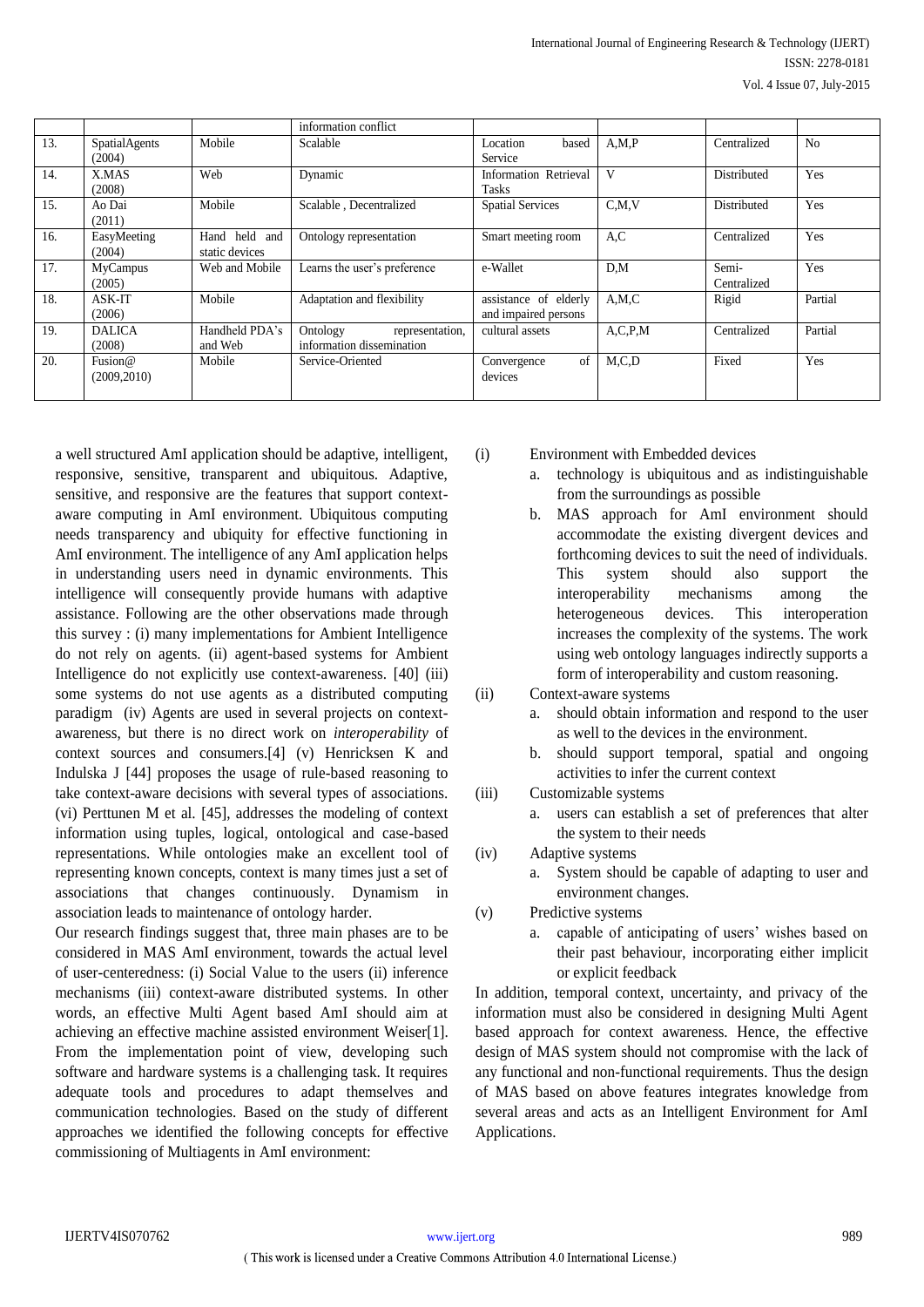Vol. 4 Issue 07, July-2015

### VI. CONCLUSION

This paper reviewed on various Multi Agent approaches for Context Awareness in Ambient Intelligence and identified their general requirements. Designers, researchers and practitioners prefer to use the Multi Agent approach over the traditional approach because of its characteristics such as adaptability, collaboration, mobility, pro-activeness, veracity and disposition. This paper surveyed some of the application areas of Multi Agent approaches such as tour guide services to the travellers, data tracking and object tracking, Context based information delivery , Smart home domain, Smart Spaces, Manufacturing Process, Location based Services, ,Information Retrieval Tasks and solution for memory footprint issues in mobile devices. The approaches used in the above applications hold some similarities in the sense that all of them agree on a common goal: usage of multi agent. However, these approaches differ in their goal achievements. This paper also addressed the challenges to be considered in the design of a generic efficient Multi Agent approach for Context Awareness in AmI applications. In addition, Multi agent for context awareness needs to support efficient handling of the heterogeneous resources and functionalities of the Ambient environment. Due to the need to exchange enormous volume of data, it is necessary to have a scalable, reliable and efficient system to ensure uninterrupted flow information and messages. To enhance the role of AmI in user day-to-day activity, a dynamic, adaptive and autonomous Multi agent architecture design is to be considered.

#### **REFERENCES**

- [1] M. Weiser, 'Some computer science issues in ubiquitous computing', *Commun. ACM*, vol. 36, no. 7, pp. 75-84, 1993.
- [2] D. Cook, J. Augusto and V. Jakkula, 'Ambient intelligence: Technologies, applications, and opportunities', *Pervasive and Mobile Computing*, vol. 5, no. 4, pp. 277-298, 2009.
- [3] J. Viterbo and M. Endler, *Decentralized Reasoning in Ambient Intelligence*. London: Springer, 2012.
- [4] A. Olaru And C. Gratie, 'Agent-Based, Context-Aware Information Sharing For Ambient Intelligence', *International Journal On Artificial Intelligence Tools*, Vol. 20, No. 06, Pp. 985-1000, 2011.
- [5] Marin-Perianu, N. Meratnia, P. Havinga, J. Muller, P. Spiess, S. Haller, T. Riedel, C. Decker and G. Stromberg, 'Decentralized enterprise systems: a multiplatform wireless sensor network approach', *IEEE Wireless Commun.*, vol. 14, no. 6, pp. 57-66, 2007.
- [6] A. Olaru, A. Florea and A. El Fallah Seghrouchni, 'A Context-Aware Multi-Agent System as a Middleware for Ambient Intelligence', *Mobile Networks and Applications*, vol. 18, no. 3, pp. 429-443, 2012.
- [7] M. Wooldridge, *An Introduction to Multiagent Systems*. Chichester: John Wiley & Sons, 2002.
- [8] S. Russell and P. Norvig, 'A modern, agent-oriented approach to introductory artificial intelligence', *ACM SIGART Bulletin*, vol. 6, no. 2, pp. 24-26, 1995.
- [9] D. Tapia, A. Abraham, J. Corchado and R. Alonso, 'Agents and ambient intelligence: case studies', *J Ambient Intell Human Comput*, vol. 1, no. 2, pp. 85-93, 2009.
- [10]K. Sycara, M. Paolucci, M. Van Velsen and J. Giampapa, *Autonomous Agents and Multi-Agent Systems*, vol. 7, no. 12, pp. 29-48, 2003.
- [11]F. Pecora and A. Cesta, 'DCOP FOR SMART HOMES: A CASE STUDY', *Computational Intelligence*, vol. 23, no. 4, pp. 395-419, 2007.
- [12]Sadeh, Norman M., Fabien L. Gandon, and Oh B. Kwon. *Ambient intelligence: The mycampus experience*. No. CMU-ISRI-05-123.

CARNEGIE-MELLON UNIV PITTSBURGH PA SCHOOL OF COMPUTER SCIENCE, 2005.

- [13]J. Fraile, J. Bajo and J. Corchado, 'Multi-Agent Architecture for Dependent Environments. Providing Solutions for Home Care', *Int. Artif.*, vol. 13, no. 42, 2009.
- [14]D. Tapia and J. Corchado, 'An Ambient Intelligence Based Multi-Agent System for Alzheimer Health Care', *International Journal of Ambient Computing and Intelligence*, vol. 1, no. 1, pp. 15-26, 2009.
- [15] N. Sanchezâ $\epsilon \Box$  Pi and J. Manuel Molina, 'A multiâ $\epsilon \Box$  agent approach for provisioning of ea<sup>c</sup> • services in ua<sup>c</sup> • commerce environments', *Internet Research*, vol. 20, no. 3, pp. 276-295, 2010.
- [16]Q. Guo and M. Zhang, 'A novel approach for multi-agent-based Intelligent Manufacturing System', *Information Sciences*, vol. 179, no. 18, pp. 3079- 3090, 2009.
- [17]C. Carrascosa, J. Bajo, V. Julian, J. Corchado and V. Botti, 'Hybrid multi-agent architecture as a real-time problem-solving model', *Expert Systems with Applications*, vol. 34, no. 1, pp. 2-17, 2008.
- [18] J. Corchado, J. Bajo, Y. de Paz and D. Tapia, 'Intelligent environment for monitoring Alzheimer patients, agent technology for health care', *Decision Support Systems*, vol. 44, no. 2, pp. 382-396, 2008.
- [19]B. Baruque, E. Corchado, A. Mata and J. Corchado, 'A forecasting solution to the oil spill problem based on a hybrid intelligent system'. *Information Sciences*, vol. 180, no. 10, pp. 2029-2043, 2010.
- [20] A. Bikakis and G. Antoniou, 'Defeasible Contextual Reasoning with Arguments in Ambient Intelligence', *IEEE Transactions on Knowledge and Data Engineering*, vol. 22, no. 11, pp. 1492-1506, 2010.
- [21]J. Al-Jaroodi and N. Mohamed, 'Service-oriented middleware: A survey', *Journal of Network and Computer Applications*, vol. 35, no. 1, pp. 211-220, 2012.
- [22]L. Rodriguez, E. Insfran and L. Cernuzzi, 'Requirements Modeling for Multi-Agent Systems', *Multi-Agent Systems - Modeling, Control, Programming, Simulations and Applications*, 2011.
- [23]I. Ayala, M. Amor and L. Fuentes, 'A model driven engineering process of platform neutral agents for ambient intelligence devices', *Autonomous Agents and Multi-Agent Systems*, vol. 28, no. 2, pp. 214-255, 2013.
- [24]T. Lech and L. Wienhofen, 'AmbieAgents', *Proceedings of the fourth international joint conference on Autonomous agents and multiagent systems - AAMAS '05*, 2005.
- [25]H. Myrhaug, N. Whitehead, A. Goker, T. Faegri and T. Lech, 'AmbieSense - A System and Reference Architecture for Personalised Context-Sensitive Information Services for Mobile Users', *Ambient Intelligence*, pp. 327-338, 2004.
- [26] C. Muldoon, G. Oa $f$ <sup>TM</sup>Hare, R. Collier and M. Oa $f$ <sup>TM</sup>Grady, 'Agent Factory Micro Edition: A Framework for Ambient Applications', *Computational Science – ICCS 2006*, pp. 727-734, 2006.
- [27] E. Wei and A. Chan, 'CAMPUS: A middleware for automated contextaware adaptation decision making at run time', *Pervasive and Mobile Computing*, vol. 9, no. 1, pp. 35-56, 2013.
- [28]L. Capra, W. Emmerich and C. Mascolo, 'CARISMA: Context-Aware Reflective mIddleware System for Mobile Applications', *IIEEE Trans. Software Eng.*, vol. 29, no. 10, pp. 929-944, 2003.
- [29]P. Bellavista, A. Corradi, R. Montanari and C. Stefanelli, 'Context-aware middleware for resource management in the wireless internet', *IIEEE Trans. Software Eng.*, vol. 29, no. 12, pp. 1086-1099, 2003.
- [30]H. Chen, T. Finin, Anupam Joshi, L. Kagal, F. Perich and Dipanjan Chakraborty, 'Intelligent agents meet the semantic Web in smart spaces', *IEEE Internet Comput.*, vol. 8, no. 6, pp. 69-79, 2004.
- [31]Camacho, David, Ricardo Aler, Daniel Borrajo, and José M. Molina. "A multi-agent architecture for intelligent gathering systems." *AI Communications* 18, no. 1 (2005): 15-32.
- [32] W. Shen, S. Lang and L. Wang, 'iShopFloor : An Internet-Enabled Agent-Based Intelligent Shop Floor', *IEEE Trans. Syst., Man, Cybern. C*, vol. 35, no. 3, pp. 371-381, 2005.
- [33] G. Cabri, L. Ferrari, L. Leonardi and F. Zambonelli, 'The LAICA Project: Supporting Ambient Intelligence via Agents and Ad-Hoc Middleware', *14th IEEE International Workshops on Enabling Technologies: Infrastructure for Collaborative Enterprise (WETICE'05)*, 2005.
- [34]S. Ilarri, E. Mena and A. Illarramendi, 'Location-dependent query processing', *CSUR*, vol. 42, no. 3, pp. 1-73, 2010.
- [35]S. Baek, E. Choi, J. Huh and K. Park, 'Sensor Information Management